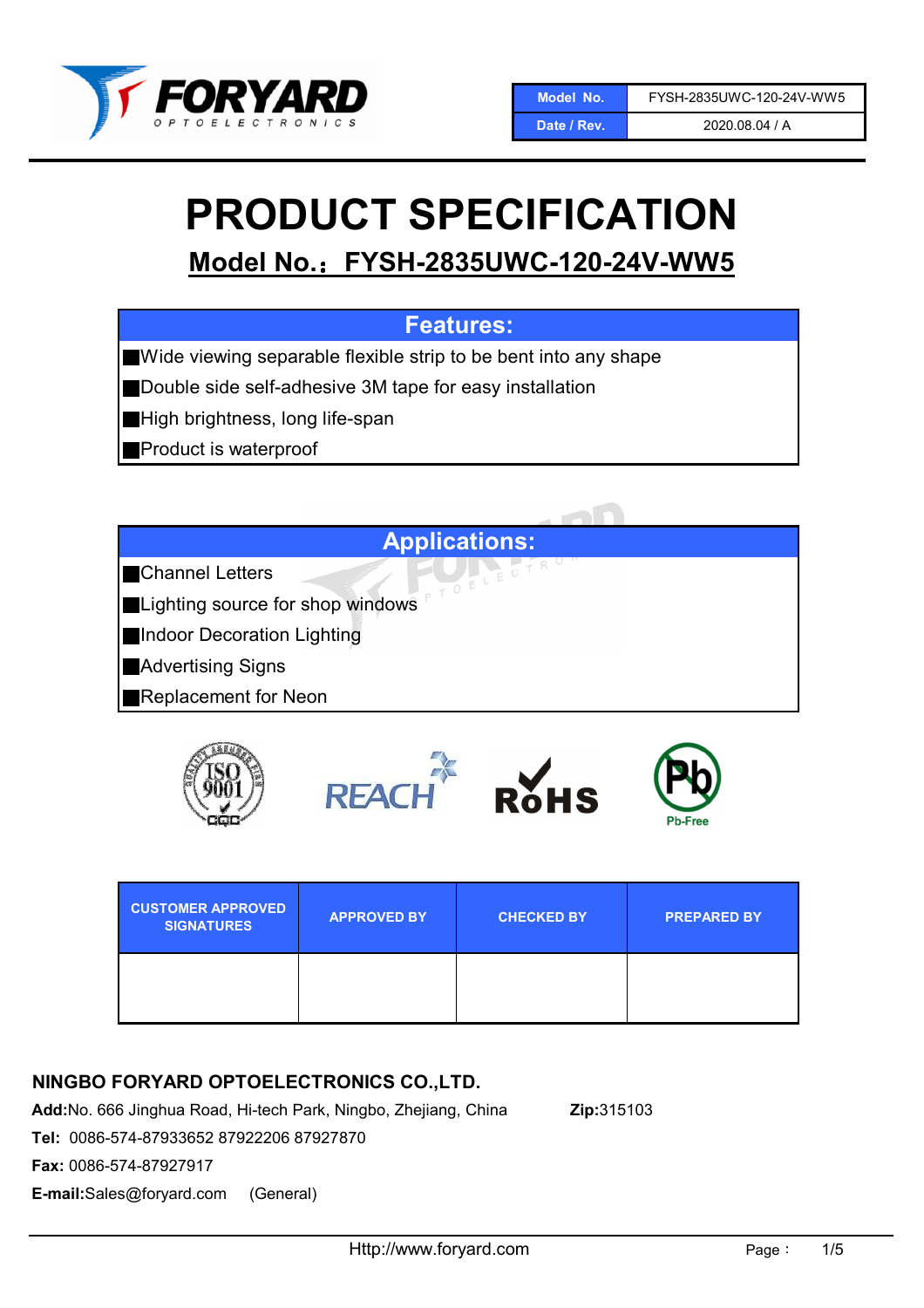

| Model No.   | FYSH-2835UWC-120-24V-WW5 |
|-------------|--------------------------|
| Date / Rev. | 2020.08.04 / A           |

## ■ Technical Features:

- 1. Very low energy consumption
- 2. No UV radiation in the light beam
- 3. Top Viewing
- 4. Unique circuit design with strong resistance against static electricity

#### ■ Drawing:



#### Notes:

- 1. All dimensions are millimeters.
- 2. Tolerance is ±1mm unless otherwise specified.
- 3. Specifications are subject to change without notice.
- 4 .The drawing is different from the actual one, please refer to the sample.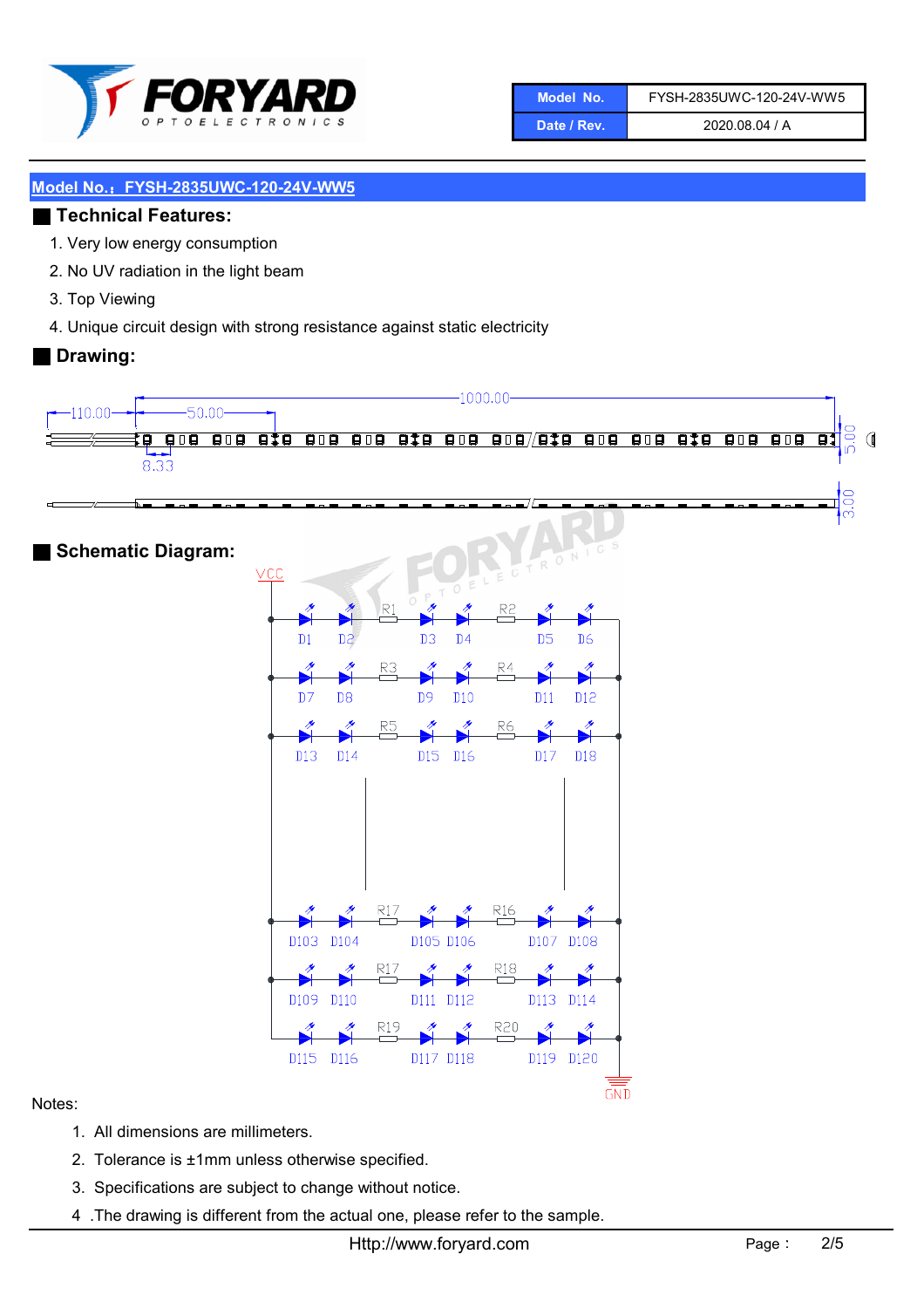

| Model No.   | FYSH-2835UWC-120-24V-WW5 |
|-------------|--------------------------|
| Date / Rev. | 2020.08.04 / A           |

# ■Rating Electrical/Optical Characteristics(1 meter)

| <b>Item</b>                  | <b>White</b>           |
|------------------------------|------------------------|
| Operation Voltage(V)         | <b>DC 24</b>           |
| Input Current(A)             | 1.2                    |
| Wavelength(nm)               |                        |
| Color Temp(K)                | 2700~6500K             |
| Luminous Flux(Im)            | 2880                   |
| Power Dissipation(W)         | 28.8                   |
| High light efficiency (Im/W) | 100                    |
| LED Quantity(pcs)            | 120                    |
| <b>CRI</b>                   | Ra>80                  |
| Total dimension              | L1000 mm x W5mm x H3mm |
| <b>Protection Level</b>      | Nano<br>O N            |
| Angle( $\degree$ )           | IOELEC<br>120          |
| Operation Temperature(°C)    | O<br>$-30$ ~+60 $°C$   |
|                              |                        |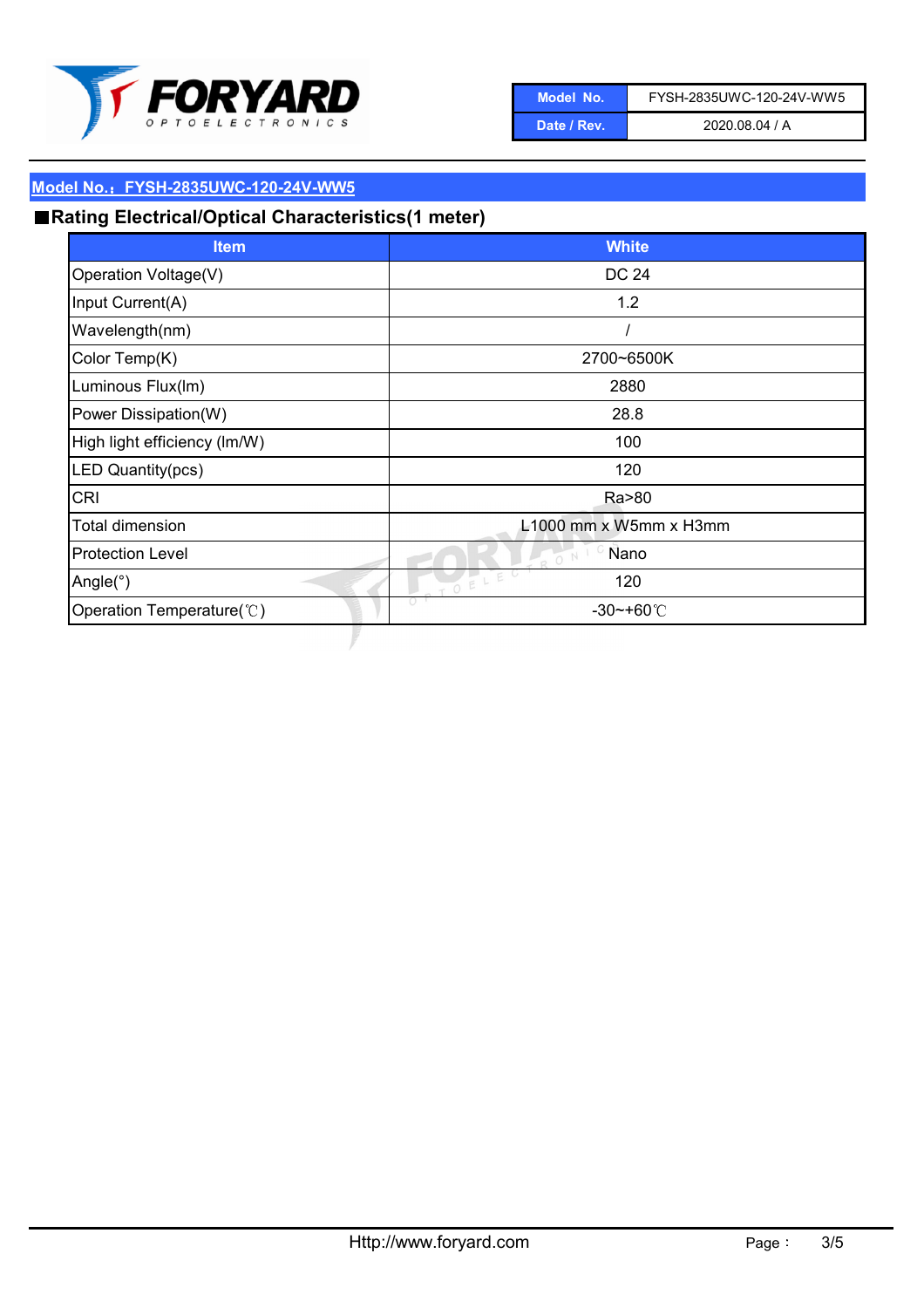

| Model No.'  | FYSH-2835UWC-120-24V-WW5 |
|-------------|--------------------------|
| Date / Rev. | 2020.08.04 / A           |

## ■Package



OUTSIDE LABEL

Note: The specifications are subject to change without notice. Please contact us for updated information.